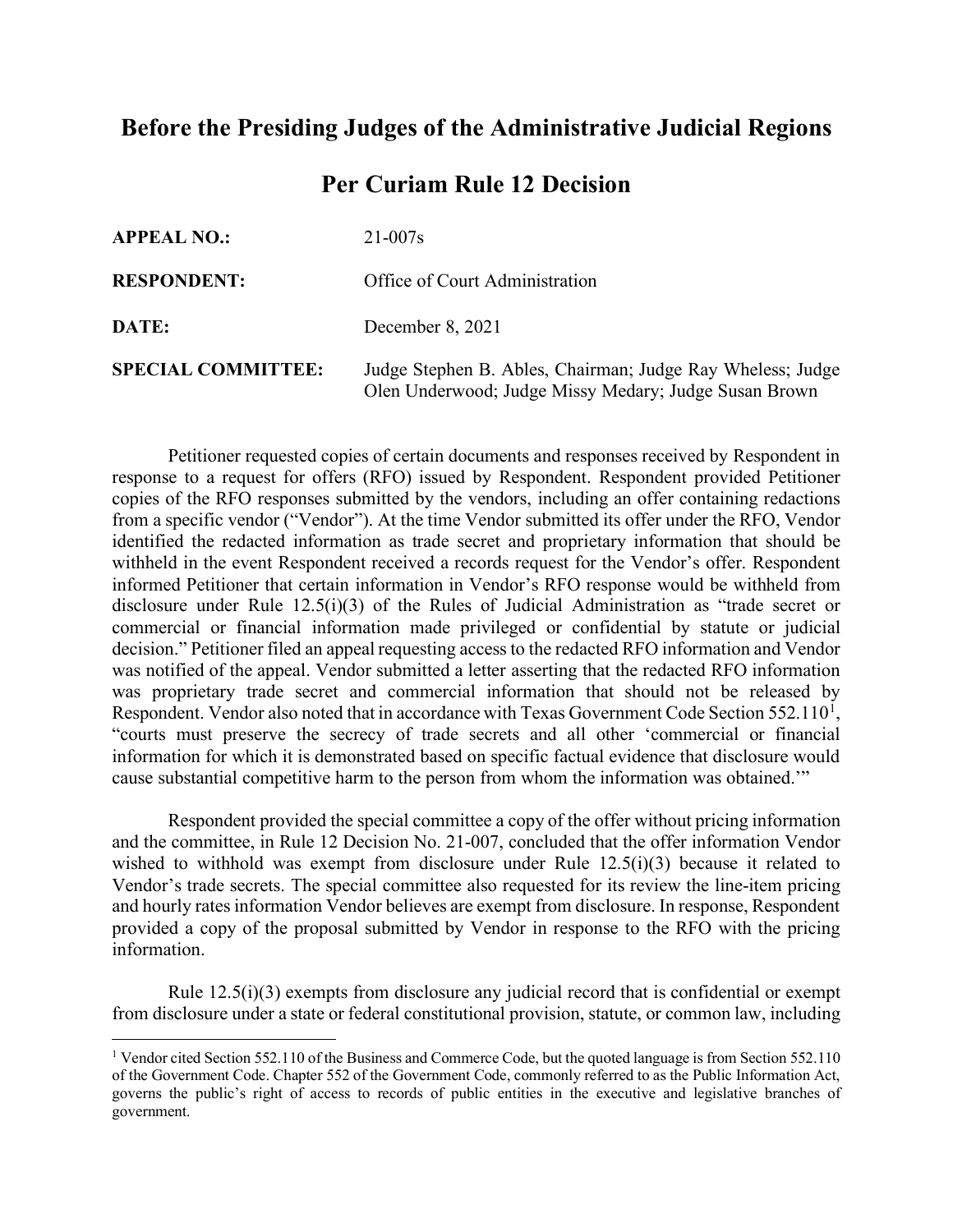information that relates to a trade secret or commercial or financial information made privileged or confidential by statute or judicial decision. A "trade secret" is "any formula, pattern, device or compilation of information which is used in one's business and presents an opportunity to obtain an advantage over competitors who do not know it or use it." *In re Bass*, 113 S.W.3d 735, 739 (Tex. 2003) (citing Restatement of Torts § 757 cmt. b (1939)). Trade secret analysis involves the weighing of six nonexclusive factors<sup>[2](#page-1-0)</sup>, not all of which need to be satisfied to find a trade secret exists; other circumstances can be relevant to trade secret analysis. 113 S.W.3d at 740. Moreover, "[i]t is self-evident that the subject matter of a trade secret must be secret." *Luccous v. J.C. Kinley Co.*, 376 S.W.2d 336, 338 (Tex. 1964); Restatement of Torts § 757 cmt. b. Some Texas courts have deemed pricing and rate information a trade secret in certain circumstances<sup>[3](#page-1-1)</sup> while others have not<sup>[4](#page-1-2)</sup>, and a trade secret is generally something continuously used in the operation of the business. *Hyde Corp. v. Huffines*, 314 S.W.2d 763, 776 (Tex. 1958); Restatement of Torts § 757 cmt. b. ("[A trade secret] differs from other secret information in a business . . . in that it is not simply information as to single or ephemeral events in the conduct of the business, as, for example, the amount or other terms of a secret bid for a contract[.]"). Finally, we note that parallel Open Records Letter Rulings issued by the Attorney General suggest that, as a matter of policy, the public has a strong interest in pricing information in government contracts.<sup>[5](#page-1-3)</sup>

The proposal submitted for our review includes recurring quarterly/annual charges, pricing assumptions, and an hourly rate for change orders. Our trade secret analysis of this information leads us to conclude that neither the quarterly/annual charges nor the hourly rate for change orders rise to the level of "trade secret." The recurring charges cannot reasonably be said to be "secret," as the current value of Respondent's contracts can be quickly located by the public on the Legislative Budget Board's contract database website. Recurring charge amounts, annually or quarterly, can be easily deduced from this information. And the hourly rate figure for change orders found in the proposal, considered in context of the overall contract, appears to relate to a "single or ephemeral event[] in the conduct of the business" rather than a "formula, pattern, device, or compilation of information" that presents an opportunity to obtain an advantage over competitors. We also note that there is a strong public interest in pricing information found in Respondent's contracts. Accordingly, this information is not exempt from disclosure under Rule 12.5(i)(3). As for Vendor's pricing assumptions, we agree that some information present in this section of the proposal rises to the level of a "trade secret" as it sheds light on how the Vendor developed the

<span id="page-1-0"></span><sup>&</sup>lt;sup>2</sup> These factors include: (1) the extent to which the information is known outside the business, (2) the extent to which it is known by employees and others involved in the business, (3) the extent of measures taken to guard the secrecy of the information, (4) the value of the information to the business and its competitors, (5) the amount of effort or money expended in developing the information, and (6) the ease or difficulty with which the information could be properly acquired or duplicated by others. *In re Union Pac. R.R., Co.*, 294 S.W.3d 589 (Tex. 2009) (citing *In re Bass*, 113 S.W.3d at 739).

<span id="page-1-1"></span><sup>3</sup> *See, e.g., Waste Management of Texas v. Abbott*, 406 S.W.3d 626, 635-38 (Tex. App. Eastland 2013) *rev. denied* (June 19, 2015) (holding pricing and volume information in waste tickets qualified as a trade secret); *Bertotti v. C.E. Shepherd Co.*, 752 S.W.2d 648, 653-54 (Tex. App. – Houston [14th Dist.] 1988, no writ.) (upholding temporary injunction to enforce non-compete covenant because company had legitimate interest in protecting product information, including price information).<br><sup>4</sup> *General Insulation Co. v. King*, No. 14-08-00633-CV, 2010 Tex. App. LEXIS 490, 2010 WL 307952, \*4 (Tex. App.

<span id="page-1-2"></span><sup>–</sup> Houston [14th Dist.] Jan. 26, 2010, no pet.) (concluding summary-judgment proof established that customer-specific pricing did not rise to level of a trade secret).

<span id="page-1-3"></span><sup>5</sup> *See, e.g.*, Open Records Letter Ruling Nos. 2012-10618, 2011-17965, and 2009-04170.